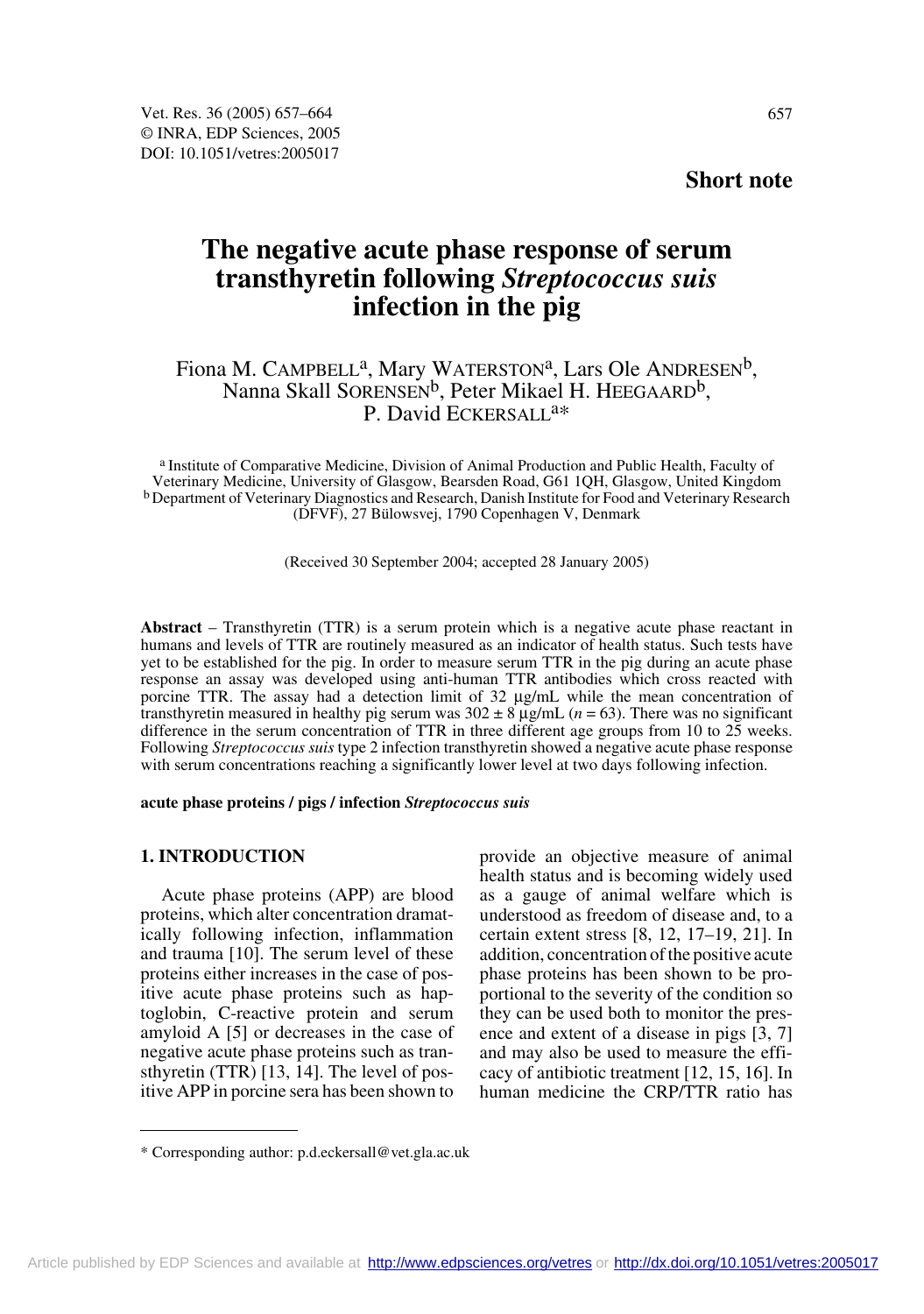been used for the early diagnosis of post operative bacterial infection [9]. Monitoring the levels of negative acute phase reactants in porcine sera in addition to the positive ones should bring additional value to these measurements, for example by constituting an internal control for dilution and evaporation artefacts.

TTR, also known as thyroxin-binding prealbumin, is a serum protein with a molecular mass of ~ 55 kDa made up of four identical subunits. It is one of the three major thyroxin binding proteins and forms a complex with retinol binding protein to aid the transport of vitamin A in plasma [14, 20]. The porcine isoform shares 85% sequence homology with the human form but has three additional amino acids at the C-terminus (Gly-Ala-Leu) giving it a subunit length of 130 amino acids [2, 6]. In man TTR serum levels fall due to decreased synthesis in inflammation and stress [13]. Human serum levels of TTR have been measured for hospital patients as an indicator of health status [4, 11, 22] and a number of commercial assays are available for this purpose. However, whether transthyretin is indeed a negative acute phase reactant has yet to be established for the pig. Therefore the aim of this study was to develop and validate an assay to measure TTR in porcine serum and to use this assay to determine whether TTR levels in porcine sera fall during an acute phase response. An enzyme linked immuno sorbent assay (ELISA) was established for this purpose using an antiserum to human TTR. The specificity of this antiserum for porcine TTR was confirmed by western blotting.

# **2. MATERIALS AND METHODS**

# **2.1. Animals and collection of samples**

Blood samples were collected from two different groups of animals. The first group was made up of 63 conventionally housed healthy pigs. Animals were defined as healthy on the basis of a clinical examination in the herd by a trained technician looking at the moving animal and at the immobilised animal that was palpated (limbs and umbilicus). Three pigs from each of three age groups, 10–14, 15–19 and 20–25 weeks from each of 7 different herds were used. Additional blood samples were collected from a second group of five pigs (approx. 6 weeks of age at time of infection) from days –8, 0, 1, 2, 5, 8, 12 and 14 after infection with a *Streptococcus suis* type 2 isolate. The experimental animals were infected by subcutaneous injection of approx.  $10^{11}$  CFU of *S. suis* strain SS02-0119 as previously described [1]. Blood was allowed to clot and serum aspirated and stored at –20 °C until analysed. Establishment of infection was confirmed in all five pigs by culture of *S*. *suis* type 2 from blood samples on day 1 and 8 post inoculation (p.i.). The pigs were monitored by recording clinical signs of disease and body temperature daily throughout the experiment. Four of the five pigs developed transient signs of arthritis during days 2–7 p.i. Arthritis was confirmed by histopathological examination. These four pigs also developed fever, defined as a rise in temperature ≥ 40 °C. One pig did not develop any clinical signs of disease or fever. All animal experiments were performed in accordance with a licence from the Danish Animal Experiments Inspectorate.

# **2.2. Two dimensional gel electrophoresis**

Porcine serum was prepared in rehydration buffer (8 M urea, 2% w/v CHAPS, 0.5% Biolyte 3–10 IPG Buffer and 2.8 % w/v dithiothreitol) at a protein concentration of 1 mg/mL. The sample  $(125 \mu L)$  was then applied to 7 cm immobilised pH gradient gel (IPG) ready strip pH 3–10 (Bio-Rad, Hemel Hemsted, UK) which was then rehydrated in a Bio-Rad Protean IEF cell for 600 VHrs followed by isoelectric focusing for 24 000 VHrs.

Immediately following IEF the strip was equilibrated with 6 M urea, 0.375 M Tris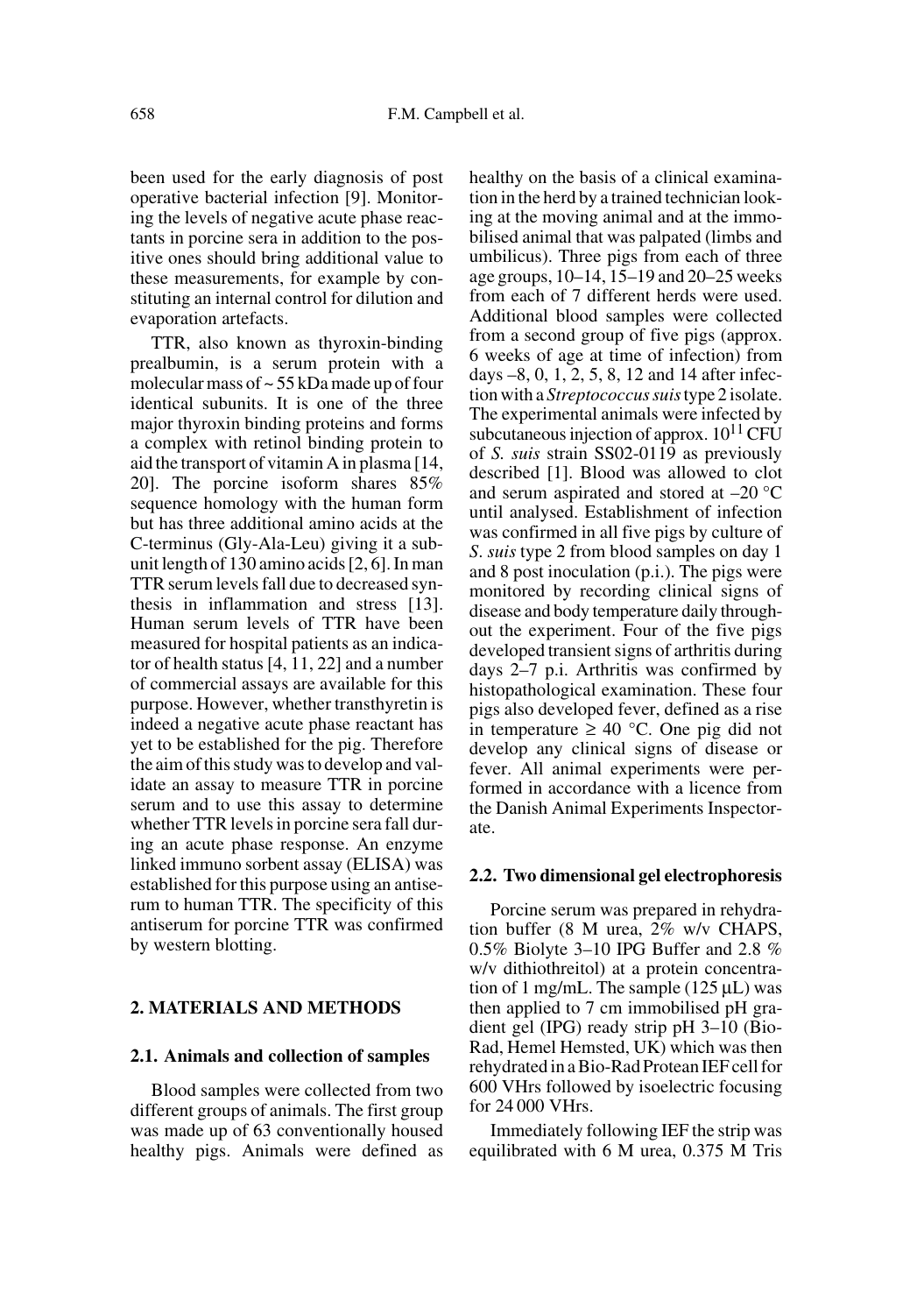

**Figure 1. (A)** 2-Dimensional electrophoresis gel of porcine serum stained with Coomasie Brilliant Blue. **(B)** Immunoblot of 2DE gel showing crossreactivity with sheep anti-human prealbumin anti- serum.

pH 8.8, 1% v/w, SDS, 20% (v/v) glycerol and 2% (w/v) dithiothreitol for 10 min and then for a further 10 min in the same buffer with the dithiothreitol replaced by  $2.5\%$  (w/v) iodoacetamide. After equilibration the strip was applied to a 15% polyacryamide gel which was run on Bio-Rad Mini Protean 3 system according to the manufacturer's instructions. Gels were then stained with Coomassie Brilliant Blue R-250.

# **2.3. Immunoblotting**

Proteins were transferred from acrylamide gels onto nitrocellulose membranes at 100 V for 1 h using the mini Trans-Blot Cell (Bio-Rad, Hemel Hempsted, UK). Transfer buffer was 25 mM Tris, 192 mM glycine, pH 8.3, 20% (v/v) methanol. Following protein transfer the membranes were blocked with 5% (w/v) non fat dry milk, 0.1% Tween-20 in Tris buffered saline (TBS), (100 mM Tris–HCl, 150 mM NaCl) pH 7.4 (TTBS). The membranes were then incubated for 1 h with sheep anti-human prealbumin (TTR) (IgG fraction) (ICN Biomedicals, Basingstoke UK) diluted 1/1000 in TTBS containing 0.5% non fat dried milk, washed with TTBS and then incubated with HRP conjugated anti-sheep IgG (Sigma, Poole, UK) 1:2000 in TTBS for

30 min. The membrane was washed with TTBS three times and then developed using the Opti-4CN Substrate Kit (Bio-Rad, Hemel Hempsted, UK).

#### **2.4. Mass spectrometry**

Mass spectrometry (MS) was carried out at The Sir Henry Wellcome Functional Genomics Facility at The University of Glasgow. Spots from Coomassie Blue stained gels were excised and subjected to digestion with trypsin. Extracted peptides were desalted manually (ZipTip tips, Millipore, UK) before using Q-Star Pulsar™ LC/MS/MS (Applied Biosystems, UK) for sequence analysis of the peptides. The resulting MS/MS data were then searched in-house using Mascot™ software (http:// www.matrixscience.com/) equipped with translated databases for protein identification.

#### **2.5. Confirmation of antibody specificity**

To confirm the specificity of the sheep anti-human prealbumin raised to human TTR it was tested for cross reactivity with porcine TTR. Porcine serum was run on 2D PAGE and the resulting gel stained with Coomassie Blue (Fig. 1A) an identical gel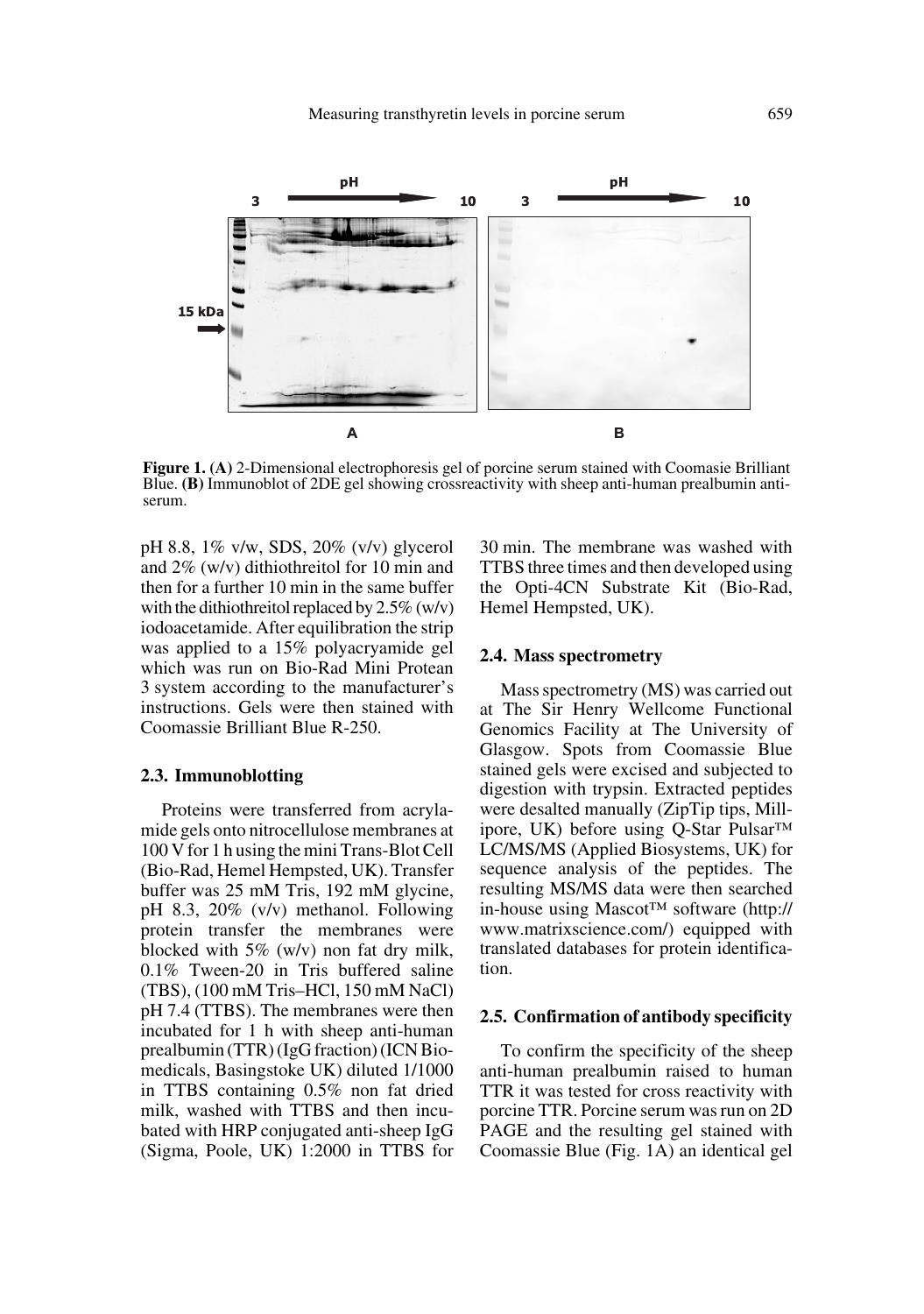was run and transferred to nitrocellulose, immuno blotting was carried out using anti human TTR (Fig. 1B). The protein spot on the Coomassie Blue stained gel which showed cross reactivity with anti TTR was cut from the gel and confirmed as porcine transthyretin after MS of the peptides generated following digestion by trypsin. The MS fingerprint data was examined using Mascot™, MS/MS Ions Search Analysis and showed protein identity matches to accession number gil47523508 (similar to transthyretin (prealbumin), amyloidosis type I) [*Sus scrofa*] and to accession number gi|975233 (putative transthyretin (prealbumin) [*Sus scrofa*] [6]. The antibody was therefore specific for porcine transthyretin and could be used to measure transthyretin levels in porcine sera.

#### **2.6. TTR assay development**

Microtiterplates (96 well, Corning Costar, Cambridge UK) were coated with serum samples or purified human prealbumin (TTR) (Sigma-Aldrich, Poole, UK) diluted in 50 mM NaHCO<sub>3</sub> (pH 9.6), 100  $\mu$ L/well for 20 hours at  $4^{\circ}$ C. The samples were then decanted and unbound sites blocked by adding  $250 \mu L$  of  $5\%$  (w/v) non fat dried milk in assay buffer, (0.12 M NaCl, 0.02 M  $Na<sub>2</sub>HPO<sub>4</sub>$  0.1% (v/v) Tween 20, pH 7.4) at room temperature for 30 min. The plates were washed with assay buffer and then 100 µL of sheep anti-human TTR diluted 1/1000 in assay buffer was added to each well and the plates incubated for 1 h at 37 °C. The wells were then decanted and washed three times in assay buffer. Then 100 µL of HRP conjugated anti-sheep IgG (Sigma, Poole, UK) 1:2000 in assay buffer was added to each well and incubated for 30 min at 37 °C. After washing three times with assay buffer the wells were filled with 100 µL freshly prepared TMB substrate solution (KPL, Guildford, UK) the reaction was stopped after 30 min by the addition of 50 µL of 1 M HCl and then the absorbance was read at 450 nm. The TTR concentration in the serum samples after a 1:400 dilution

was compared to a standard curve of human TTR over a range of 0.03–2.00 µg/mL. Detection limits were determined by measuring 15 replicates of saline and replicates of the lowest concentration standard and calculating the mean concentration of saline +2 SD of the lowest concentration using human TTR as standard.

#### **2.7. Acute phase protein measurements**

Serum amyloid A (SAA) in porcine serum was assayed using the Phase SAA Assay kit (Tridelta Development plc, Ireland) according to the manufacturer's instructions.

#### **2.8. Statistical analysis**

Data are expressed as means  $\pm$  SEM. Comparisons were performed using paired *t*-test. Significance was set at *P* < 0.05.

# **3. RESULTS**

Initially a standard curve was established by binding increasing amounts of purified human TTR to a microtitre plate. Figure 2A shows a representative standard curve and parallel curve for doubling dilutions of pooled porcine sera starting with a 1 in 400 dilution. The lower detection limit for porcine serum TTR (1:1000 dilution) was determined as 0.032  $\mu$ g/mL. Linearity under dilution was demonstrated by a plot of measured versus calculated values of TTR in porcine serum which had a regression line with equation  $y = 1.0269x + 3.543$ and a correlation coefficient of 0.997. The interassay precision determined by calculation of coefficient of variance (CV) of 8.4 % at 129.4 µg/mL and 13.8% at 83.6 µg/mL was obtained by measuring the same two porcine serum samples in 18 separate assays. The intraassay CV was ascertained to be 2.2 % being the mean of the CVs of 28 duplicate samples in the same assay at a concentration range of 117–292 µg/mL.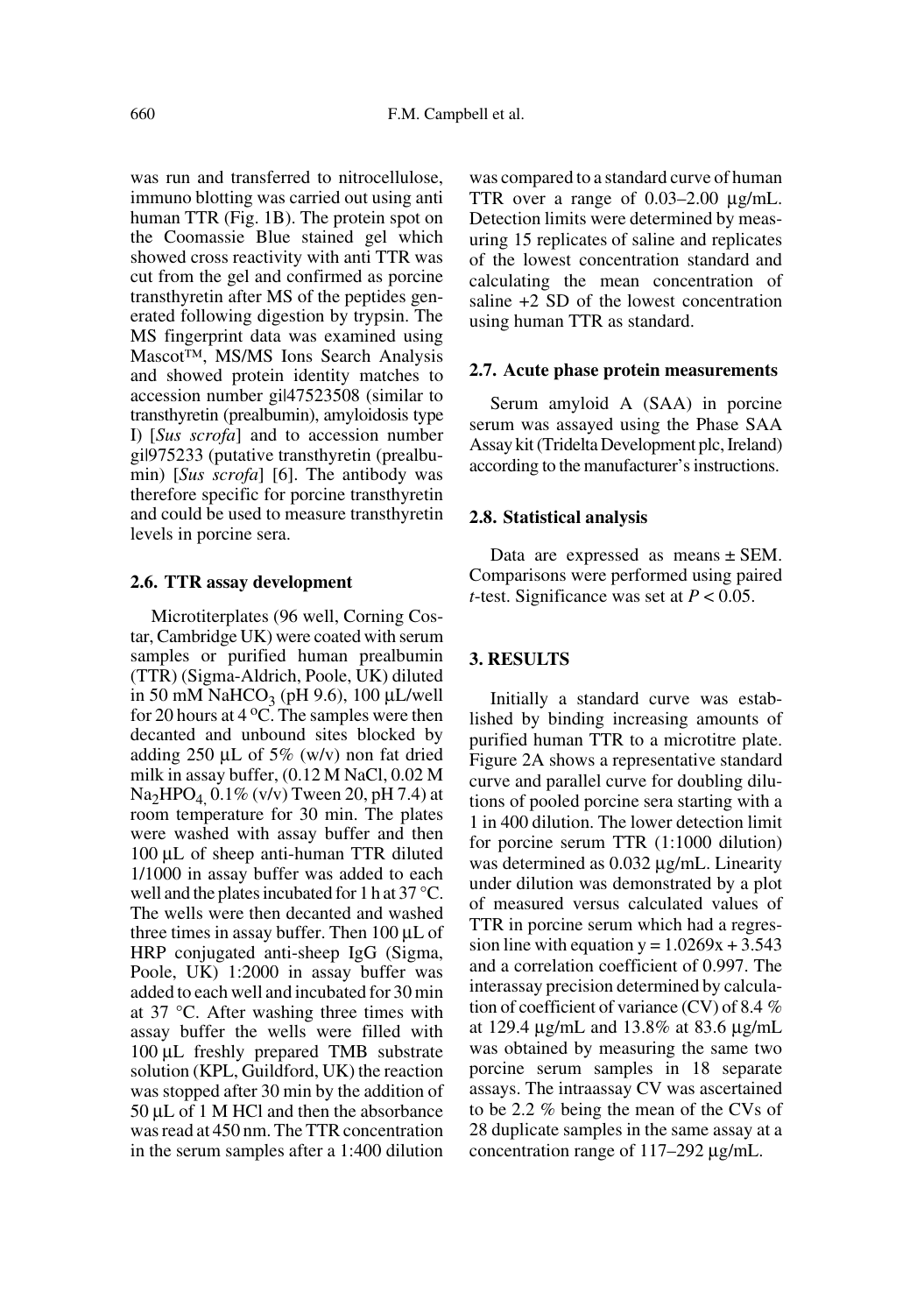

**Figure 2.** Mean standard curve of purified human TTR ( $n = 18$ ) compared to doubling dilutions of porcine serum starting with a 1 in 400 dilution.



Figure 3. Serum transthyretin concentrations in samples from healthy pigs, 63 conventionally housed pigs (3 pigs from each of three age groups from each of 7 different herds).

Serum samples taken from individual healthy pigs, in three different age groups  $(n = 21$  per group) were assayed for TTR (Fig. 3) and showed there were no differences in TTR concentrations between the age groups. The mean value for all of the samples was  $302 \pm 8$  µg/mL ( $n = 63$ ). In order to assess the acute phase reaction of transthyretin in pigs following infection TTR was measured in serum samples from five pigs at time intervals following infection with a *S. suis* type 2, ribotype I isolate administered by subcutaneous injection. These samples were tested in duplicate in the same analytical run. The mean values for all five pigs at each time interval is shown in Figure 4. A drop in transthyretin levels was observed with the mean TTR concentration falling to 81% of preinfection concentration by day 2 following injection. This fall was found to be significantly different (*P* = 0.004 two tailed paired *t* test)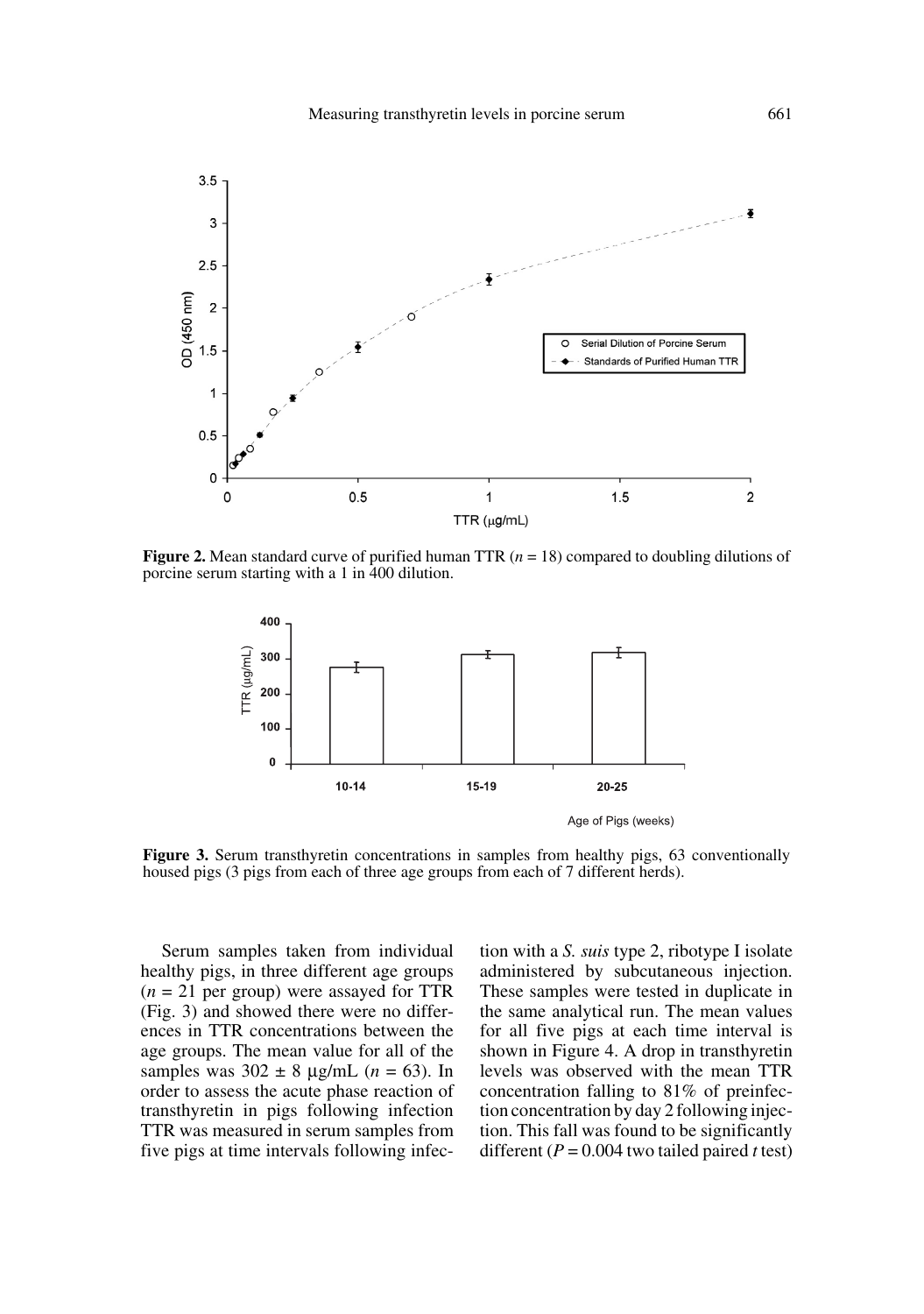



**Figure 4.** Transthyretin concentrations in pigs after infection (s.c. injection) with a *S. suis* type 2, ribotype I isolate. Samples from five pigs (approx. 6 weeks of age at time of infection) from days –8, 0, 1, 2, 5, 8, 12 and 14. \* *P* < 0.05 compared to day 0.

from the values prior to infection (day 0). The serum level of the positive acute phase protein SAA was also measured in these samples (Fig. 5) and serum levels of SAA increased significantly by day 1 and day 2 reaching a mean value of  $232 \pm 34.8 \,\mu$ g/mL following infection before returning to base line levels.

# **4. DISCUSSION**

For the first time a method to measure the levels of transthyretin in porcine serum has been developed which shows that TTR is a negative acute phase reactant in pig.

 Immunoblotting and mass spectrometry demonstrated that commercially available sheep polyclonal antiserum raised to human transthyretin cross reacted with porcine TTR. This cross reactivity is probably due to the 85% amino acid sequence homology between porcine and human transthyretin protein sequences and the lack of glycosylation of TTR [14, 20]. The specific antibody was used to develop an assay for measuring transthyretin in pig serum. Accuracy of the assay was demonstrated by the parallel curve obtained by serial dilution of a porcine serum sample compared to the standard curve. The CV calculations  $(< 130 \,\mu\text{g/mL})$ 

**Figure 5.** SAA concentrations after infection (s.c. injection) with a *S. suis* type 2, ribotype I isolate. Samples from five pigs (approx. 6 weeks of age at time of infection) from days –8, 0, 1, 2, 5, 8, 12 and 14. \* *P* < 0.05 compared to day 0.

fall below the normal range  $(300 \mu g/mL)$ and the range during *S*. *suis* infection  $(> 200 \mu g/mL)$  and it is possible that the inter-assay CV may increase with increasing concentrations of transthyretin. However, no significant differences were found in values obtained from repeat assays of samples containing  $> 250 \mu g/mL$  of TTR. Using this assay TTR in porcine sera can be measured in a consistent and reproducible manner with acceptable precision.

 Following *S. suis* infection transthyretin showed a negative acute phase response with serum levels falling significantly two days following treatment then returning to pretreatment values after 5 days. In contrast serum levels of SAA which is an established acute phase indicator in pigs [12] rose one day after infection, remained high for two days and then fell back to baseline levels after 5 days. The fall in levels of TTR during the acute phase response was relatively small compared to the increases found in SAA which increased by 39 fold. However, it is consistent with drops in human transthyretin levels following infection reported previously [9].

The assay we have developed for TTR may have the disadvantage of relying on passively adsorbing the antigen to a surface in competition with all the other serum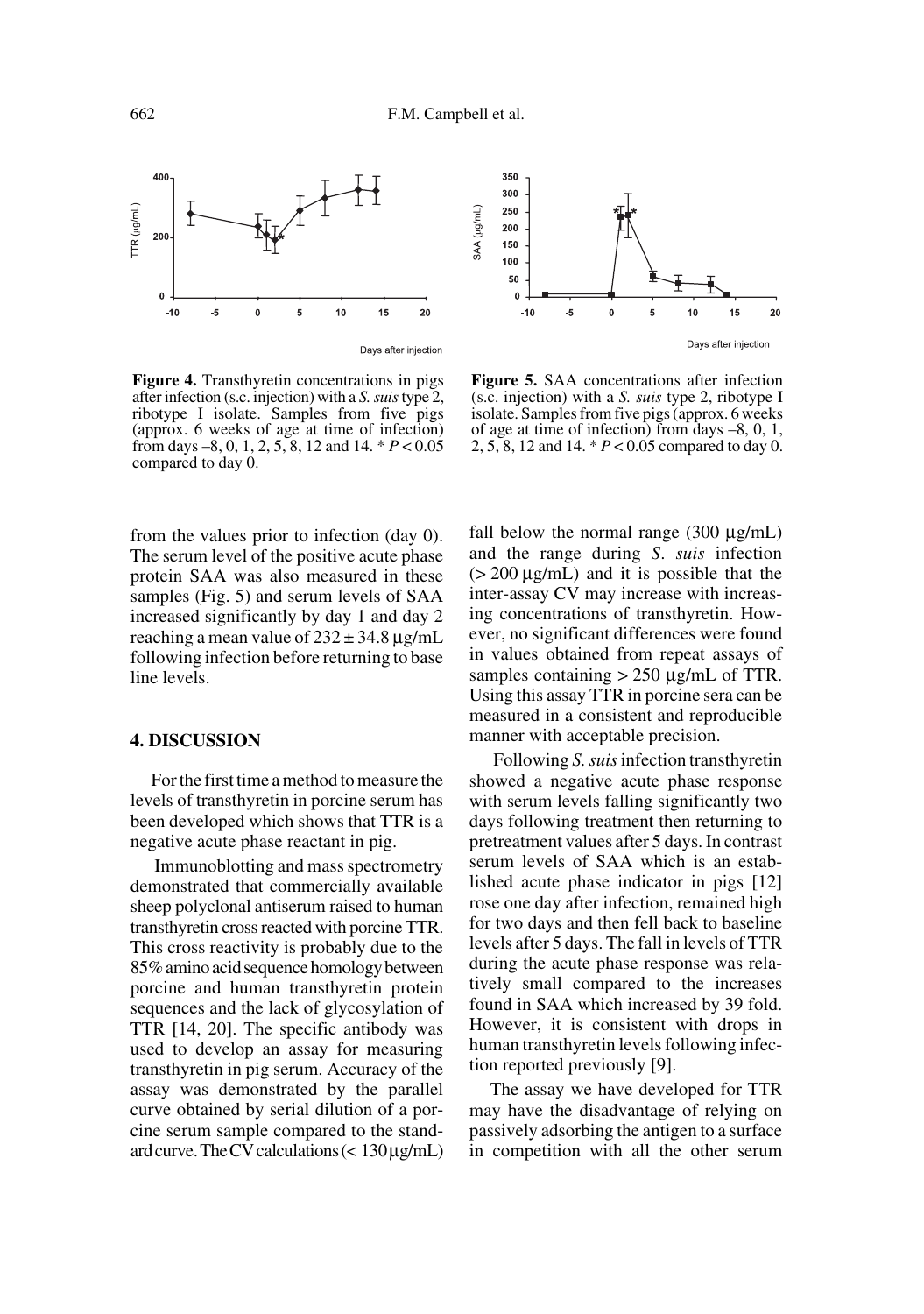proteins. This, on the other hand may be less of a drawback considering that TTR concentrations vary only slightly. However the detection limit might be lowered significantly by using a sandwich ELISA with antibodies raised to purified porcine transthyretin to trap the TTR.

It is possible therefore that porcine TTR could be a valuable negative acute phase protein for monitoring the health of pigs. Indeed even if the acute phase change of TTR in pigs adds only marginally to the diagnostic information on the acute phase its measurement may be more useful for monitoring nutritional or growth related phenomena as it is in man [14].

In conclusion we have developed a means to measure TTR in pig serum and demonstrated that the concentration of this protein in serum falls in response to *S. suis* type 2 infection. Measuring the levels of TTR in serum in addition to other acute phase proteins to monitor pig health status may provide extra information and warrants further investigation.

#### **ACKNOWLEDGEMENTS**

This work was funded by EU Contract No. QLK5-CT-2001-02219 – APP in pig production. We wish to thank Dr Conny Tegtmeier, DVM, for valuable involvement and assistance in the animal experiment and Dr Henrik Hagbard Petersen, DVM, for supplying the serum samples from conventional, healthy pigs and Dr Richard Burchmore of The Sir Henry Wellcome Functional Genomics Facility at The University of Glasgow for carrying out the mass spectrometry.

#### **REFERENCES**

[1] Andresen L.O., Tegtmeier C., Passive immunization of pigs against experimental infection with *Streptococcus suis* serotype 2, Vet. Microbiol. 81 (2001) 331–344.

- [2] Archibald A.L., Couperwhite S., Jiang Z.H., The porcine TTR locus maps to chromosome 6q, Anim. Genet. 27 (1996) 351–353.
- [3] Asai T., Mori M., Okada M., Uruno K., Yazawa S., Shibata I., Elevated serum haptoglobin in pigs infected with porcine reproductive and respiratory syndrome virus, Vet. Immunol. Immunopathol. 70 (1999) 143–148.
- [4] Beck F.K., Rosenthal T.C., Prealbumin: a marker for nutritional evaluation, Am. Fam. Physician 65 (2002) 1575–1578.
- [5] Dowton S.B., Colten H.R., Acute phase reactants in inflammation and infection, Semin. Hematol. 25 (1988) 84–90.
- [6] Duan W., Richardson S.J., Kohrle J., Chang L., Southwell B.R., Harms P.J., Brack C.M., Pettersson T.M., Schreiber G., Binding of thyroxine to pig transthyretin, its cDNA structure, and other properties, Eur. J. Biochem. 230 (1995) 977–986.
- [7] Eckersall P.D., Saini P.K., McComb C., The acute phase response of acid soluble glycoprotein, alpha(1)-acid glycoprotein, ceruloplasmin, haptoglobin and C-reactive protein, in the pig, Vet. Immunol. Immunopathol. 51 (1996) 377–385.
- [8] Eckersall P.D., Duthie S., Toussaint M.J., Gruys E., Heegaard P., Alava M., Lipperheide C., Madec F., Standardization of diagnostic assays for animal acute phase proteins, Adv. Vet. Med. 41 (1999) 643–655.
- [9] Ferard G., Gaudias J., Bourguignat A., Ingenbleek Y., C-reactive protein to transthyretin ratio for the early diagnosis and followup of postoperative infection, Clin. Chem. Lab. Med. 40 (2002) 1334–1338.
- [10] Heinrich P.C., Castell J.V., Andus T., Interleukin-6 and the acute phase response, Biochem. J. 265 (1990) 621–636.
- [11] Holland D.C., Meers C., Lawlor M.E., Lam M., Serial prealbumin levels as predictors of outcomes in a retrospective cohort of peritoneal and hemodialysis patients, J. Ren. Nutr. 11 (2001) 129–138.
- [12] Hulten C., Johansson E., Fossum C., Wallgren P., Interleukin 6, serum amyloid A and haptoglobin as markers of treatment efficacy in pigs experimentally infected with *Actinobacillus pleuropneumoniae*, Vet. Microbiol. 95  $(2003)$  75–89.
- [13] Ingenbleek Y., Bernstein L., The stressful condition as a nutritionally dependent adaptive dichotomy, Nutrition 15 (1999) 305–320.